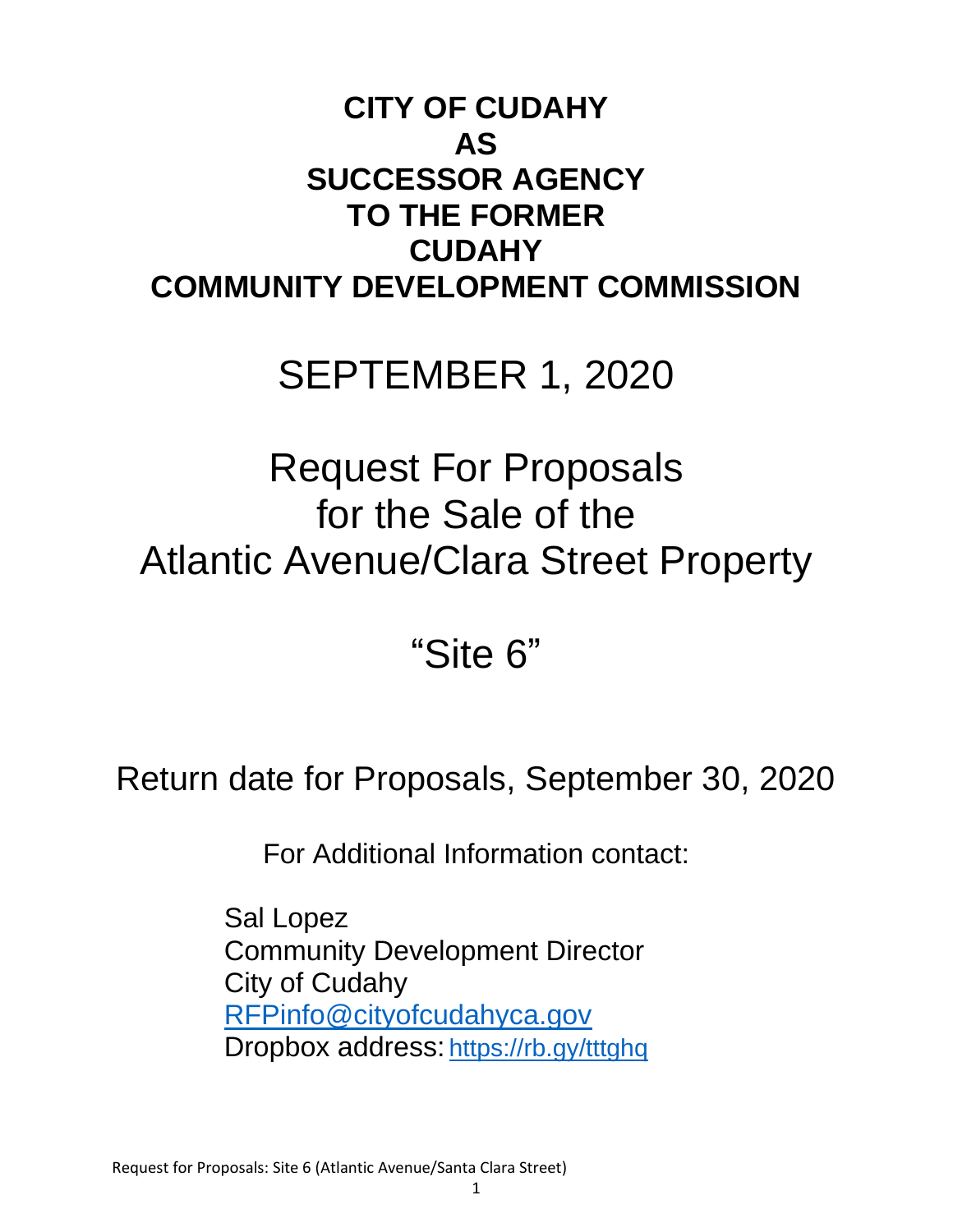#### **Introduction**

The City of Cudahy as the Successor Agency to the former Cudahy Community Development Commission (the "Successor Agency)" seeks to obtain proposals to purchase certain lands owned by the Successor Agency. The lands which are the subject to this Request for Proposals is referred to herein as the "Atlantic Avenue/Clara Street Property," or the "Property," or "Site 6."

The Property is identified as "Site 6" in the document entitled "2015 Long-Range Property Management Plan" prepared for the Successor Agency, dated October 2015 (the "Cudahy LRPMP"). The Property is subject to disposition by the Successor Agency as part of the redevelopment dissolution process which is set forth in this Request for Proposals and Health and Safety Code Section 34191.5.

A copy of the text of the Cudahy LRPMP together with certain other documents as relate to Site 6 have been posted to a Dropbox hosted by the City of Cudahy (the "City") on behalf of the Successor Agency and may be viewed by interested persons at Dropbox address (the "Site 6 Dropbox"): <https://rb.gy/tttghq>

This Request for Proposals to purchase Site 6 is referred to herein as the "RFP" or the "RFP for Site 6."

The persons or entities who provide a timely written response to this RFP for Site 6 are referred to herein as "Bidders" or individually, a "Bidder."

The written proposal of each particular Bidder to acquire Site 6 from the Successor Agency is referred to herein as a "Proposal."

The Successor Agency is seeking a qualified purchaser of the Atlantic Avenue/Clara Street Property who will assist the Successor Agency to realize the following objectives for sale of the Property to such Bidder:

- Assist the Successor Agency to realize the highest possible compensation for a sale and completed transfer of the Property by the Successor Agency to the Bidder at the earliest feasible time;
- Has the technical expertise to undertake and complete the preparation of the written documentation of the terms and conditions of its Proposal to purchase Site 6 for acceptance by the Successor Agency; and
- Demonstrate the financial resources and experience necessary to achieve these objectives.

The final acceptance of any Proposal for the sale of Site 6 by the Successor Agency is subject to ratification by the Los Angeles County First Supervisorial District Consolidated Oversight Board (the "County Oversight Board") as set forth herein.

Given the multi-phased nature of a transaction to undertake and complete the acquisition of the Property from the Successor Agency, arrangements or associations between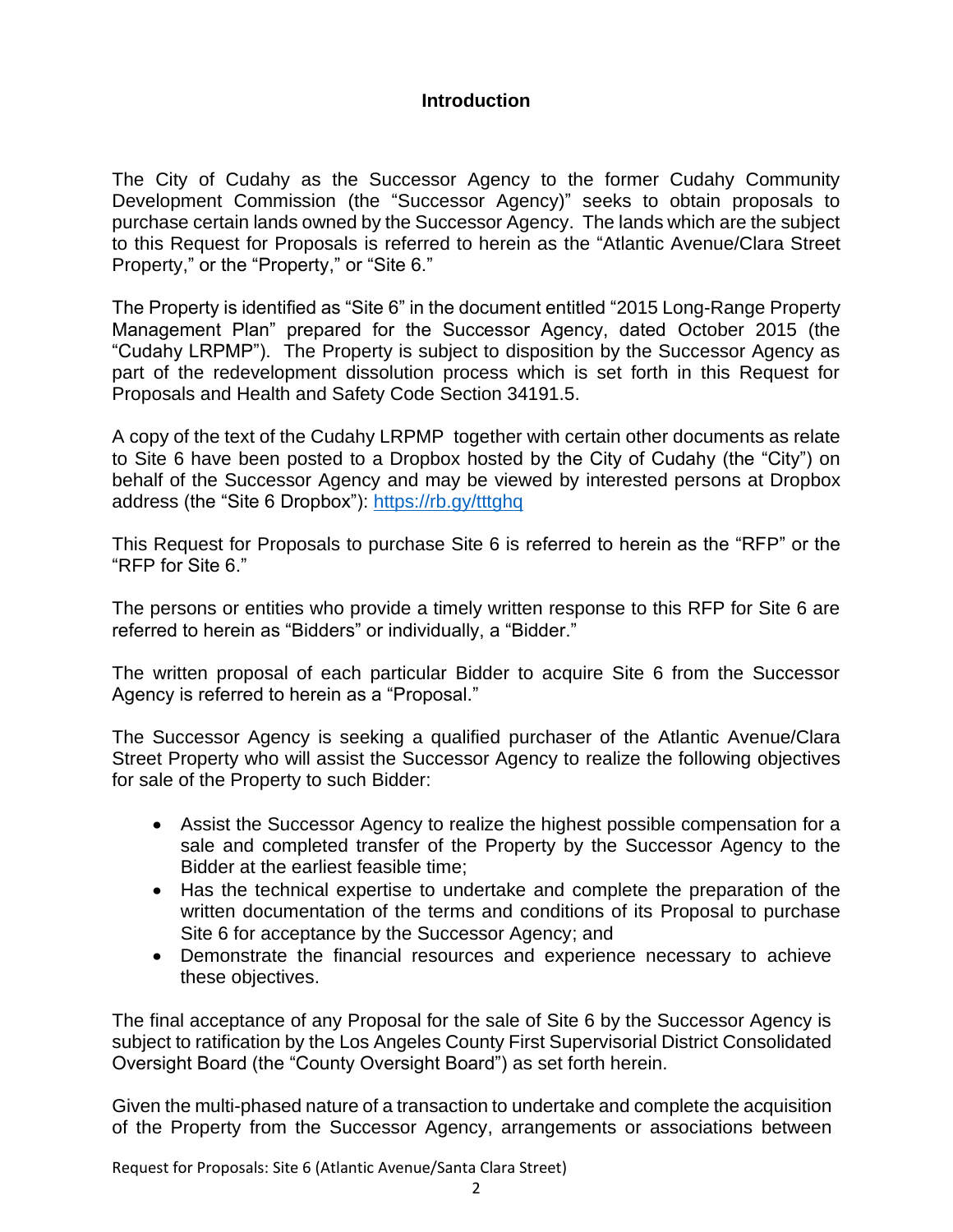developer teams (developers, architects, etc.) and environmental consultants are welcome as part of the response of any interested person to this RFP.

Concurrently with the release of this RFP for Site 6, the Successor Agency has also issued requests for proposals for other lands which are owned by the Successor Agency. These other lands are also generally described in the Cudahy LRPMP.

Although it is not a condition or requirement under this RFP, a Bidder for Site 6 may also submit a timely response to the Successor Agency for any of the other requests for proposals released by the Successor Agency with respect to any of the other Successor Agency owned sites in accordance with the applicable provisions of those other requests for proposals, separately from the delivery of a timely Proposal to the Successor Agency under this RFP for Site 6.

Please bear in mind that the Successor Agency reserves the right to modify, supplement or withdraw this RFP for Site 6 at any time after its issuance date. Any such modification, supplement or cancellation of this RFP for Site 6 prior to the September 30, 2020 return date shall be noted by the Successor Agency as an update to the Site 6 Dropbox; provided however that the Successor Agency shall not post any modification or update of this RFP for Site 6 within less than seventy-two (72) hours before the then applicable return date for Proposals to this RFP for Site 6.

Accordingly, each Bidder is advised to consult the Site 6 Dropbox for updates.

## **Aerial Photo of Site 6 with Assessor Parcel Numbers**



## **Site No. 6 – Atlantic Avenue/Clara Street Property (72,532sqft – 1.66 acres)**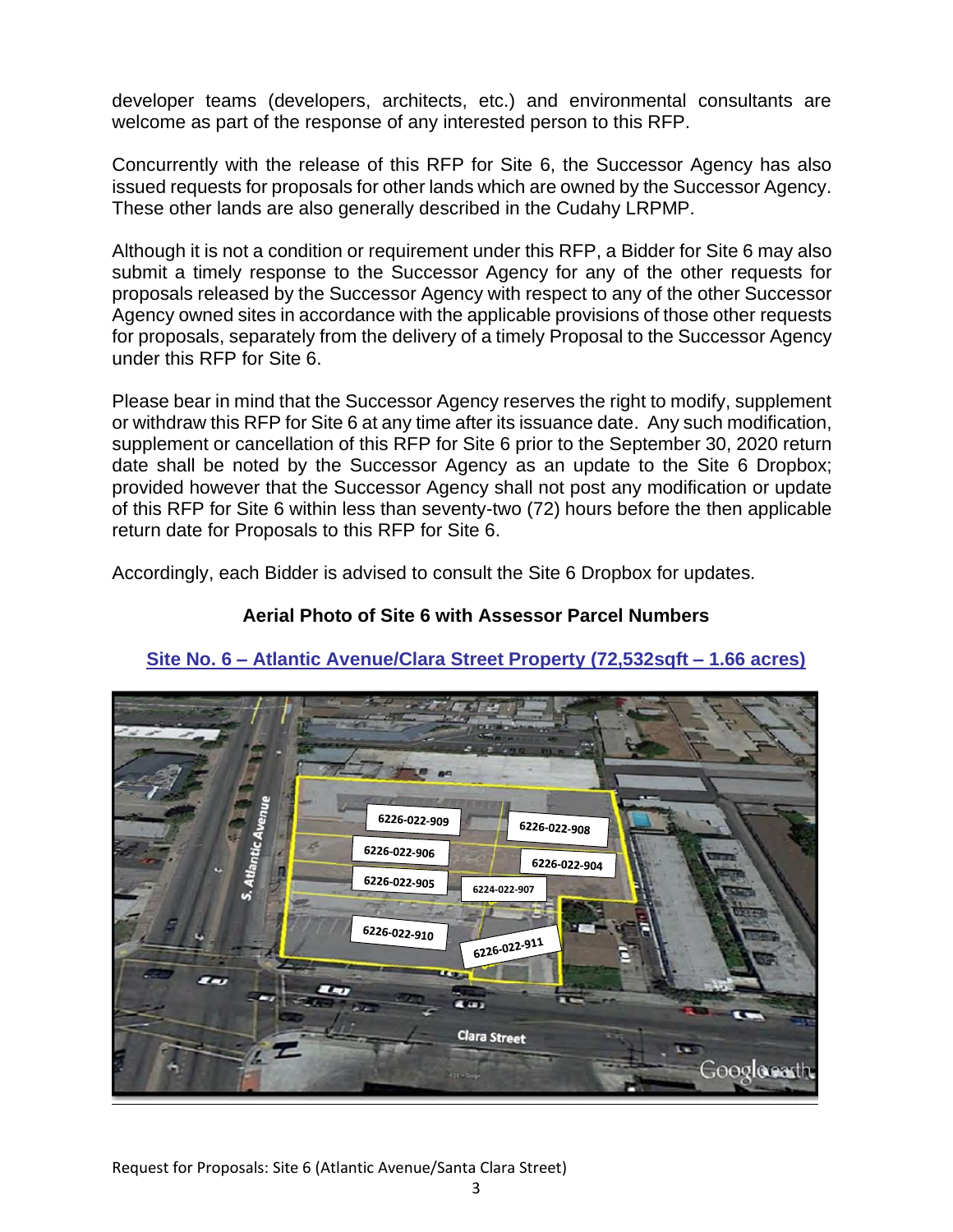

**Assessor Map Book Page**

# **Site 6 Description**

The Property as depicted in the photographs and maps, below, is located near the intersection of East Clara Street and South Atlantic Avenue. The Property includes eight (8) contiguous assessor parcels of land. The Property is approximately 1.66 acres in size and is designated as "Commercial Mixed-Use" on the City of Cudahy General Plan and zoning.

Site 6 is located in the **Commercial Mixed-Use Zone**. The Cudahy General Plan Designation is Commercial Mixed-Use, which is also one of the General Plan's mixeduse land designation and is located within the *Commercial Core Subdistrict* of the Atlantic Avenue District. This designation accommodates the most concentrated hub of commercial activity. This is an attractive, walkable commercial area with retail, office, limited automotive service, mixed use, and some residential use. New commercial and mixed-use development should emphasize pedestrian orientation in site and building design, thus, promoting a walkable environment with active street frontages, well-scaled buildings, and usable spaces such as small plazas, courtyards, and sidewalk cafes. Established commercial centers are encouraged to add new or renovate existing structures along the front property line, while providing parking to the rear of the site. Where infill residential development occurs, it should incorporate landscaped setbacks while emphasizing the pedestrian orientation of frontages in site and building design. Structures must be designed to provide maximum transparency into the stores or offices, thereby, enhancing the pedestrian interest and experience.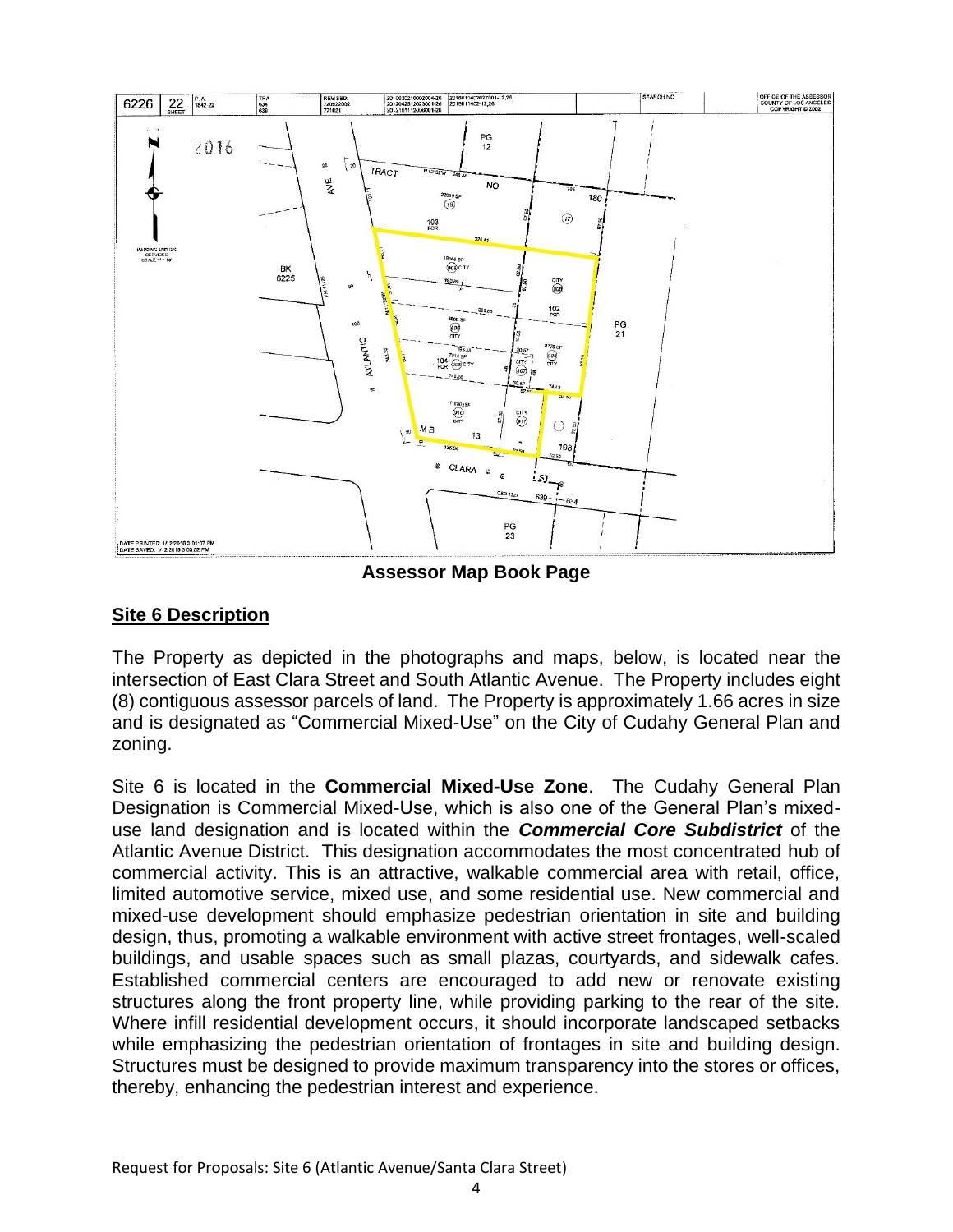The Commercial Mixed-Use Zone accommodates single-use commercial development, while being the dominant use, will transition from an automobile orientation to accommodating pedestrian activity. The Mixed Use-Commercial designation allows for both horizontal and vertical mixed use, where retail and commercial uses are located on the lower floors, with residential use above (vertical), and where retail and commercial uses are located along the street frontage with residential use adjacent (horizontal). Also permitted is stand-alone medium density residential use in the form of row houses, townhouses, or stacked flats. All residential uses will provide meaningful private onsite open space for its residents (including children).

Design considerations should include sensitivity to lower-intensity residential neighborhoods behind sections of Atlantic Avenue, public and private amenities, and transit accessibility features. Two stories of additional building height can be achieved for mixed-use through the inclusion of robust community benefit(s) that support the community's desire for public gathering spaces, affordable housing, educational facilities and programs, and recreational space, among others.

Table 20.28-1 of the Cudahy Zoning Code identifies the permitted and conditionally permitted uses within the Commercial Mixed-Use Zone.

Tables LU-3 summarize the general development standards for nonresidential/mixeduse/entertainment categories.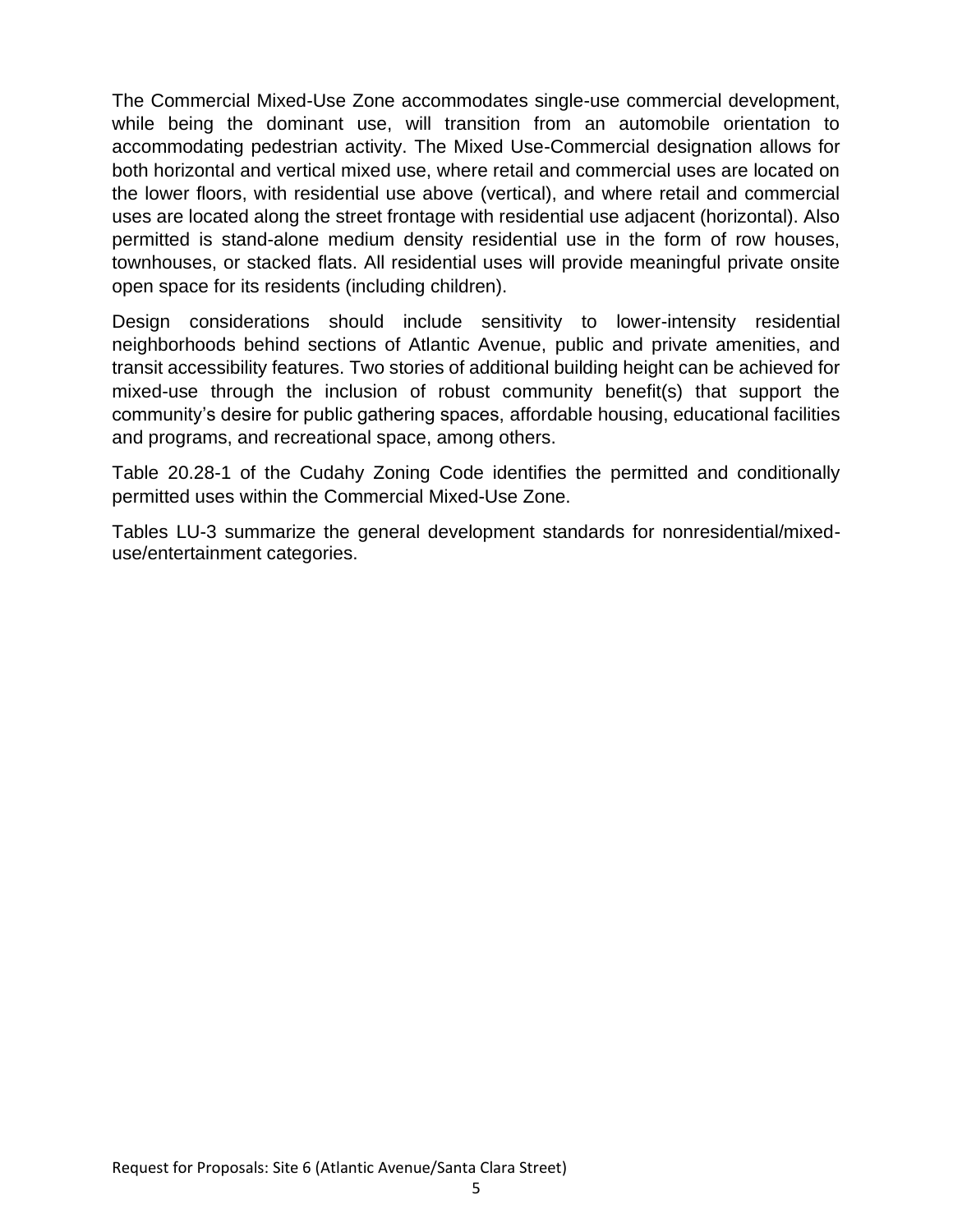| <b>Designation</b>          | <b>Maximum Floor Area</b><br><b>Ratio</b> | <b>Maximum Density****</b> | <b>Story Limit</b> |  |  |
|-----------------------------|-------------------------------------------|----------------------------|--------------------|--|--|
| <b>Mixed Use-Commercial</b> |                                           |                            |                    |  |  |
| Commercial + Residential    | 1.0                                       | 40 du/ac                   | $4 + 2^*$          |  |  |
| <b>Commercial Only</b>      | 0.75                                      | $-$                        | $\overline{4}$     |  |  |
| <b>Residential Only</b>     |                                           | 30 du/ac                   | 3                  |  |  |
| <b>Mixed Use-Civic</b>      |                                           |                            |                    |  |  |
| Civic + Residential         | 1.5                                       | $40$ du/ac                 | $4 + 1$ **         |  |  |
| Civic + Commercial          | 1.75                                      | --                         | $4 + 1$ **         |  |  |
| <b>Civic Only</b>           | 1.75                                      | --                         | $4 + 1$ **         |  |  |
| <b>Residential Only</b>     | $- -$                                     | $30$ du/ac                 | $4 + 1$ **         |  |  |
| <b>Commercial Only</b>      | 1.25                                      |                            | $4 + 1$ **         |  |  |
| <b>Entertainment</b>        |                                           |                            |                    |  |  |
| Entertainment + Residential | 2.0                                       | $40$ du/ac                 | $4 + 4$ ***        |  |  |
| <b>Entertainment Only</b>   | 2.0                                       |                            | $4 + 4$ ***        |  |  |

# **Table LU-3: General Development Standards, Mixed Use**

*Notes:*

*\*Up to two additional floors with the provision of community benefits and City Council approval*

*\*\*Up to one additional floor with the provision of community benefits and City Council* approval

*\*\*\*Up to four additional floors for designated uses (e.g., hotel) with the provision of community benefits and City Council approval*

*\*\*\*\*Density Bonus Provisions – If proposing to commit to a level of affordability, the maximum allowable density may be increased according to the provisions set forth in the State Density bonus Law.* 

# **Atlantic Avenue District**

Site 6 is located in what is called the **Atlantic Avenue District**. Atlantic Avenue is the primary north/south roadway in Cudahy and the center of economic activity. The Atlantic Avenue corridor will evolve into a grand boulevard, with renewed importance and improved quality of development and businesses. The physical character of the streetscape will be transformed to create pleasant pedestrian linkages between the neighborhoods and Cudahy's business districts. New development will emphasize pedestrian orientation in both site and building design, with active street frontages, wellscaled and designed buildings, and engaging outdoor spaces. New street tree plantings, widened sidewalks, and pedestrian-scaled lighting will transform the public streetscape to create a "great street" experience that communicates the spirit of Cudahy.

Request for Proposals: Site 6 (Atlantic Avenue/Santa Clara Street) The District is made up of 3 distinct subdistricts. Each of these subdistricts has its own unique character and identity. Harnessing the corridor's economic potential by creating three distinct and connected subdistricts will allow for the creation of vibrant, pedestrianfriendly places. Each of the subdistricts will have inviting spaces that spur social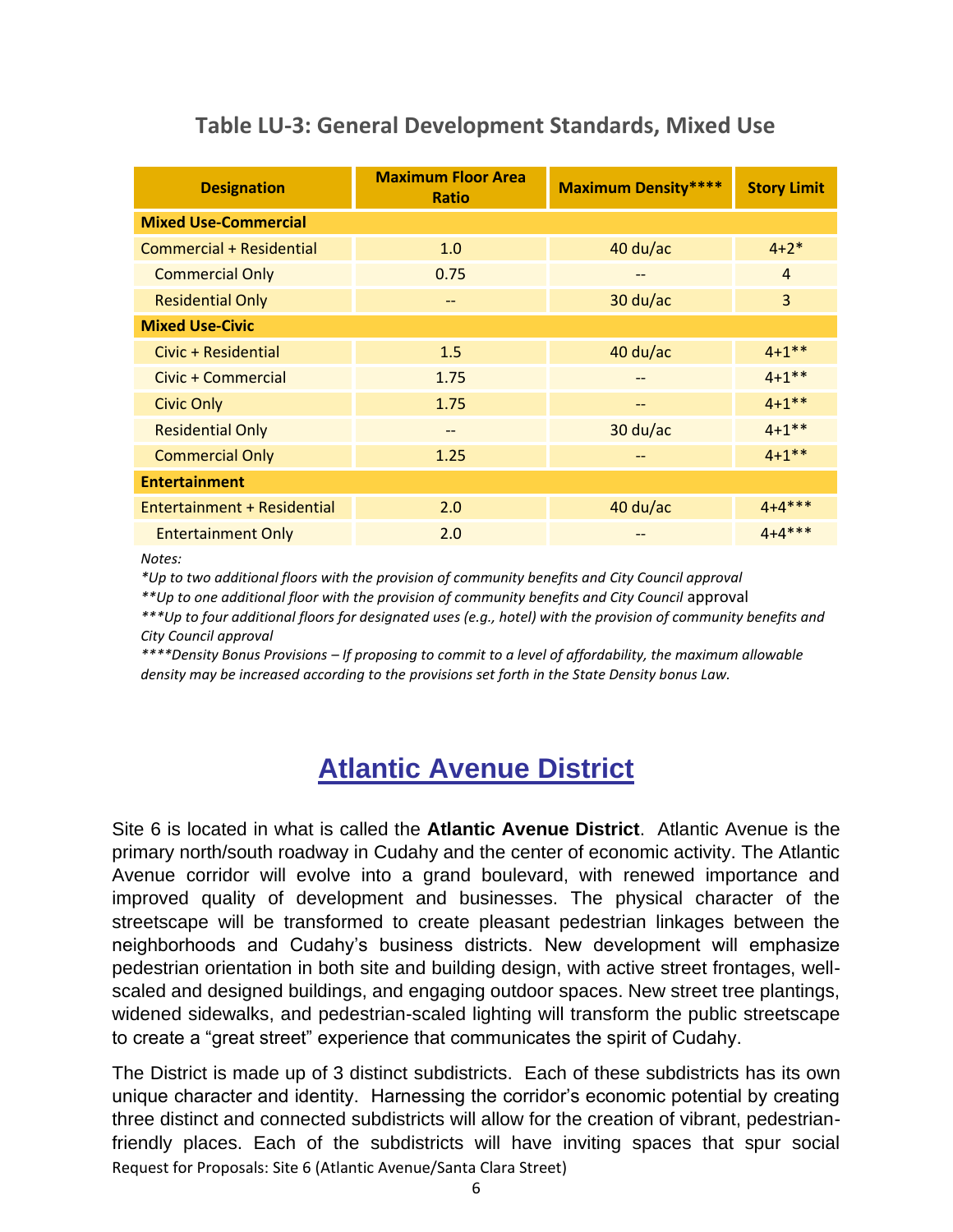interaction and encourage visitors to local businesses. While the subdistricts are distinct, complementary urban design themes and characteristics will tie them together as a uniquely identifiable central corridor. Along the Atlantic Avenue corridor, mixed-use activity centers will be pedestrian-friendly focal points for residents and businesses, linked by a bicycle and pedestrian pathway system.

The character of each district/subdistrict is described below.

# **Commercial Core Subdistrict**

The Commercial Core Subdistrict begins just south of Florence Avenue and ends between Clara and Elizabeth Streets. The Commercial Core primarily provides local goods and services to residents in a more traditional commercial format, with pockets of lower-scaled mixed-use development. The mixed-use development helps transition the active Atlantic Avenue corridor to the residential neighborhoods to the east and west. While this Subdistrict will continue to be auto-oriented with readily available parking, pedestrian and biking activity will be encouraged through the reconfiguration of the built commercial centers.

# **Town Center subdistrict**

The Town Center Subdistrict is Cudahy's "living room," serving as the governmental and cultural hub. It is located immediately south of the Commercial Core and continues south to Santa Ana Street. Residents and visitors will congregate in the Town Center for business and pleasure. On warm evenings, residents can gather in the public plazas, socialize with friends and neighbors, and listen to music playing on the community stage. During the day, the Town Center will be active with people conducting business or visiting the library or post office. The City Hall, Cudahy branch library, Los Angeles County's Sheriff substation, USPS post office, and other civic uses will all be located within the Town Center Subdistrict. The Town Center will feature community gathering places such as public plazas, an amphitheater, art venues, community gardens, and urban green space.

# **Entertainment Subdistrict**

The Entertainment Subdistrict features local and subregional activities such as movie and live performance theaters, a bowling alley, a skating rink, and restaurants. The Entertainment Subdistrict's proximity to the planned South Gate Eco-Rapid transit station and the nearby freeway allows for the development of regional entertainment destinations, such as a casino and hotel. The entertainment uses will be reinforced by supportive uses, including shopping, restaurants, and commercial recreation. Residential uses on upper floors or in adjacent buildings will contribute to the vibrancy and diversity of the area. Public open spaces will have urban design features compatible with this higher-intensity activity area.

Site 6 is situated in the Commercial Core Subdistrict.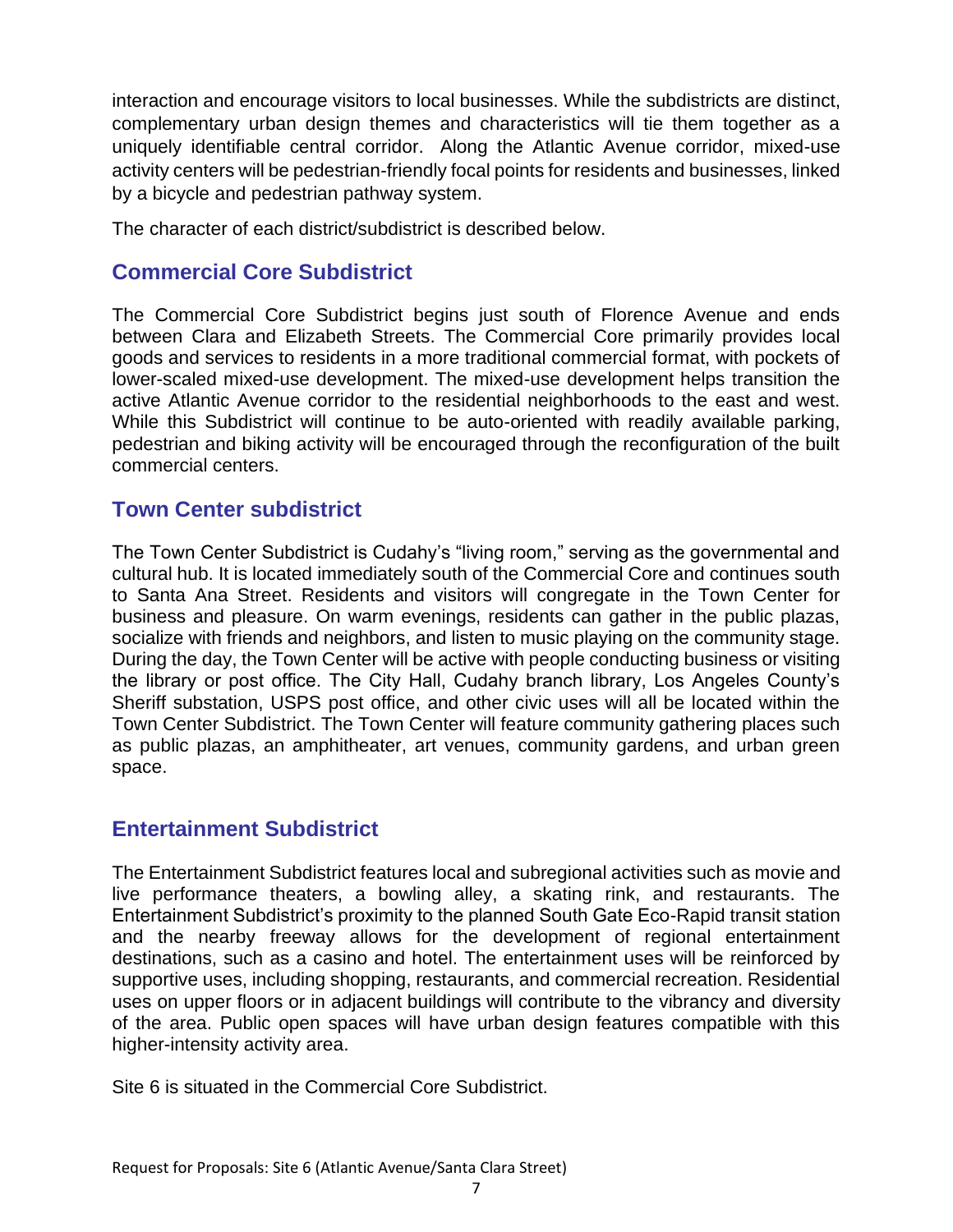# **Site 6 Valuation**

In 2015 the Property was valued at \$5,710,000 as indicated in the Cudahy LRPMP. A current Successor Agency market value appraisal report for the Property indicates a April 9, 2020 valuation of the Property on a "land only" basis at \$6,705,000, assuming for the purposes of such current calendar year 2020 valuation appraisal, that the Property has no adverse environmental condition which could affect such fair market valuation and that the potential economic effect of the COVID-19 Pandemic was also not considered in such valuation of Site 6. The Successor Agency has also obtained a market value appraisal for the motel use portion of the Property (excluding the commercial uses on the Property), dated April 16, 2020, indicating a market value of \$4,235,000 for the motel under the assumptions set for in such April 16, 2020, appraisal report. Separately the Successor Agency also obtained an appraisal report of the market value of the commercial use lands in Site 6 (excluding the motel) dated April 17, 2020, indicating a market value of \$3,150,000 for such portion of the Property under the assumptions set forth in such April 17, 2020, appraisal report. Copies of the April 2020 appraisal reports for the Property have been posted to the Site 6 Dropbox and may be reviewed by each Bidder.

The Property currently generates annual rent from three (3) businesses on the Property. For additional information concerning these rents and occupancies on Site 6, each Bidder is advised to consult the Site 6 Dropbox.

#### **Building and Parcel Information**

| The following table describes existing improvements on Site 6: |                  |                            |                        |             |  |  |  |
|----------------------------------------------------------------|------------------|----------------------------|------------------------|-------------|--|--|--|
| <b>APN</b>                                                     |                  | <b>Address</b>             | Type                   | Approximate |  |  |  |
|                                                                |                  |                            |                        | Sq. Footage |  |  |  |
|                                                                |                  |                            |                        |             |  |  |  |
|                                                                |                  |                            |                        |             |  |  |  |
|                                                                | APN 6226-022-911 | 4613 and 4615 E. Clara St. | <b>Duplex</b>          | 1,120       |  |  |  |
|                                                                | APN 6226-022-910 | 7660 South Atlantic Ave    | 3-Tenant Retail Center | 4,482       |  |  |  |
|                                                                | APN 6226-022-908 | 7630 South Atlantic Ave    | 12-Unit Motel          | 5,324       |  |  |  |
|                                                                | APN 6226-022-909 | 7630 South Atlantic Ave    | 36-Unit Motel          | 14,093      |  |  |  |
|                                                                | APN 6226-022-906 | 7638 South Atlantic Ave    | <b>Commercial Land</b> |             |  |  |  |
|                                                                | APN 6226-022-907 | 0000 South Atlantic Ave    | <b>Commercial Land</b> |             |  |  |  |
|                                                                | APN 6226-022-905 | 7644 South Atlantic Avenue | <b>Commercial Land</b> |             |  |  |  |
|                                                                | APN 6226-022-904 | 0000 South Atlantic Avenue | <b>Commercial Land</b> |             |  |  |  |

The following table describes existing improvements on Site 6: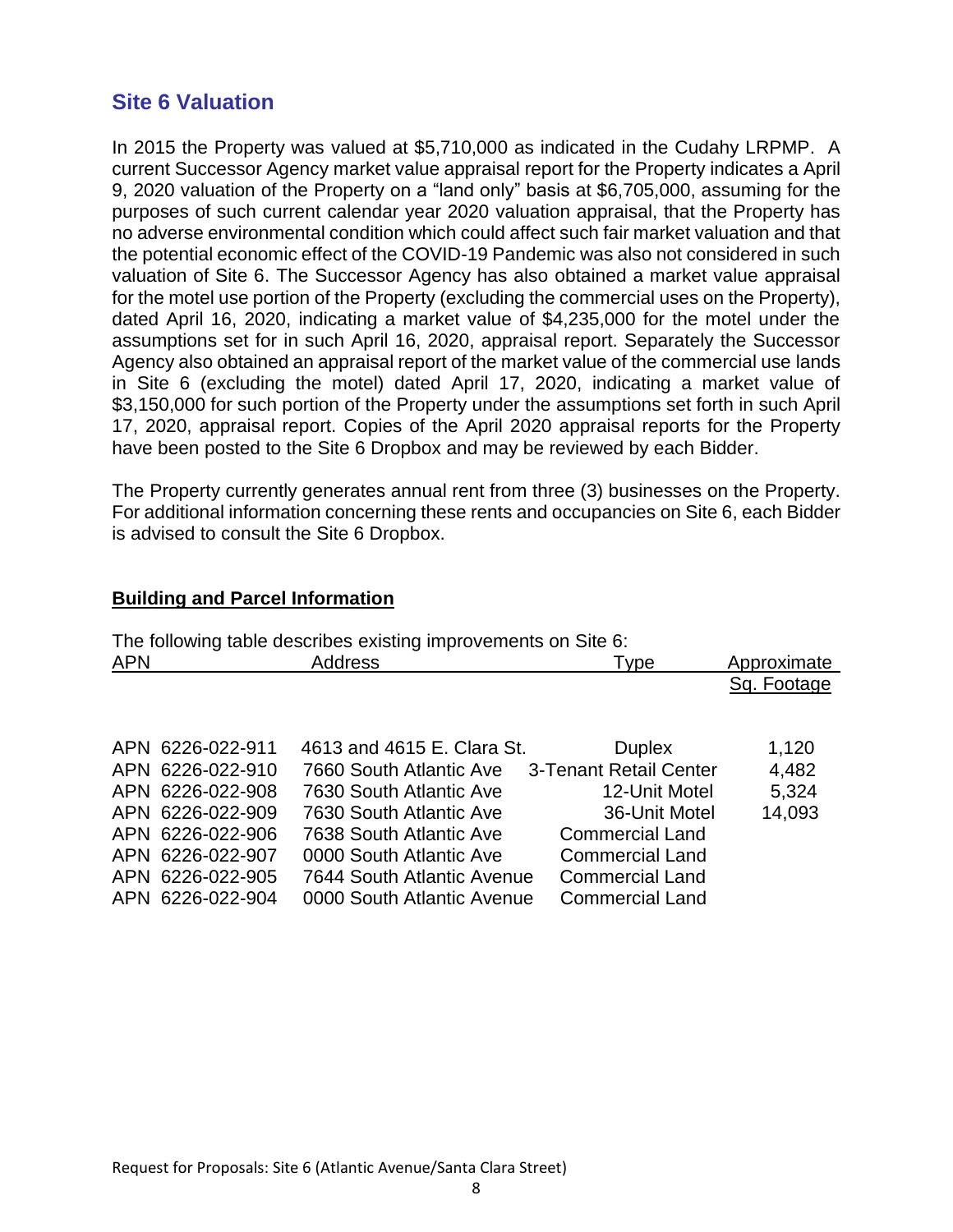## **STREET LEVEL PHOTOS OF THE PROPERTY**



Photo of commercial plaza located between S. Atlantic Avenue and Clara Street



Photo of single-family residence located on Clara Street adjacent to the commercial plaza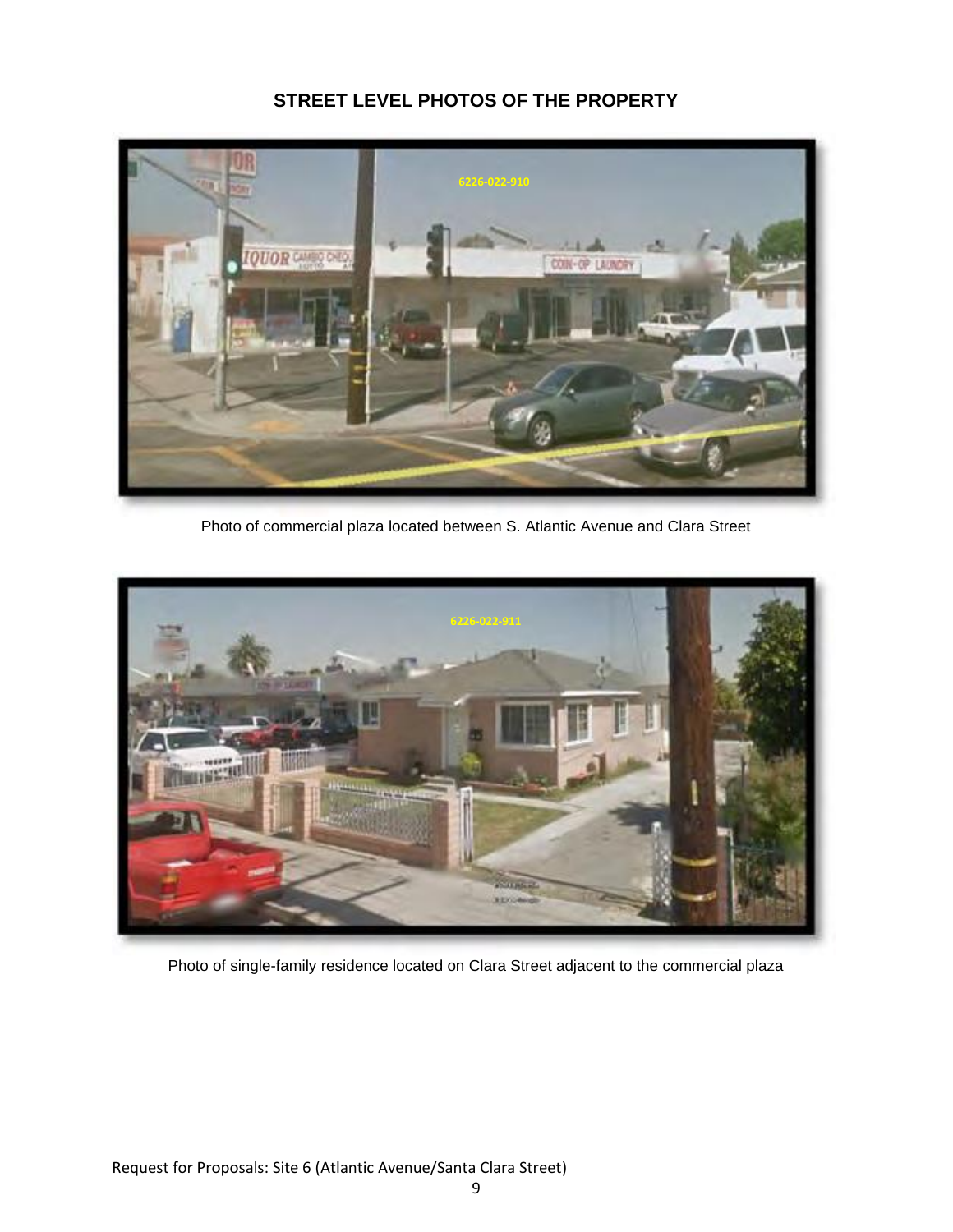

Photo of VIP Motel located in 7630 S. Atlantic Avenue



Photo of empty lot located in S. Atlantic Avenue adjacent to the VIP Motel.

## **Environmental Condition of Site 6**

A "Phase I Environmental Site Assessment Report" was prepared for the Successor Agency in August 2015 with respect to the Property (the "Site 6 Phase I Report"). A copy of the Site 6 Phase I Report may be viewed by each Bidder at the Site 6 Dropbox. In brief summary, the Site 6 Phase I Report concluded that:

• a historical gas station site was operating on a portion of the Property from 1947 to 1966 and represents a potential source of contamination.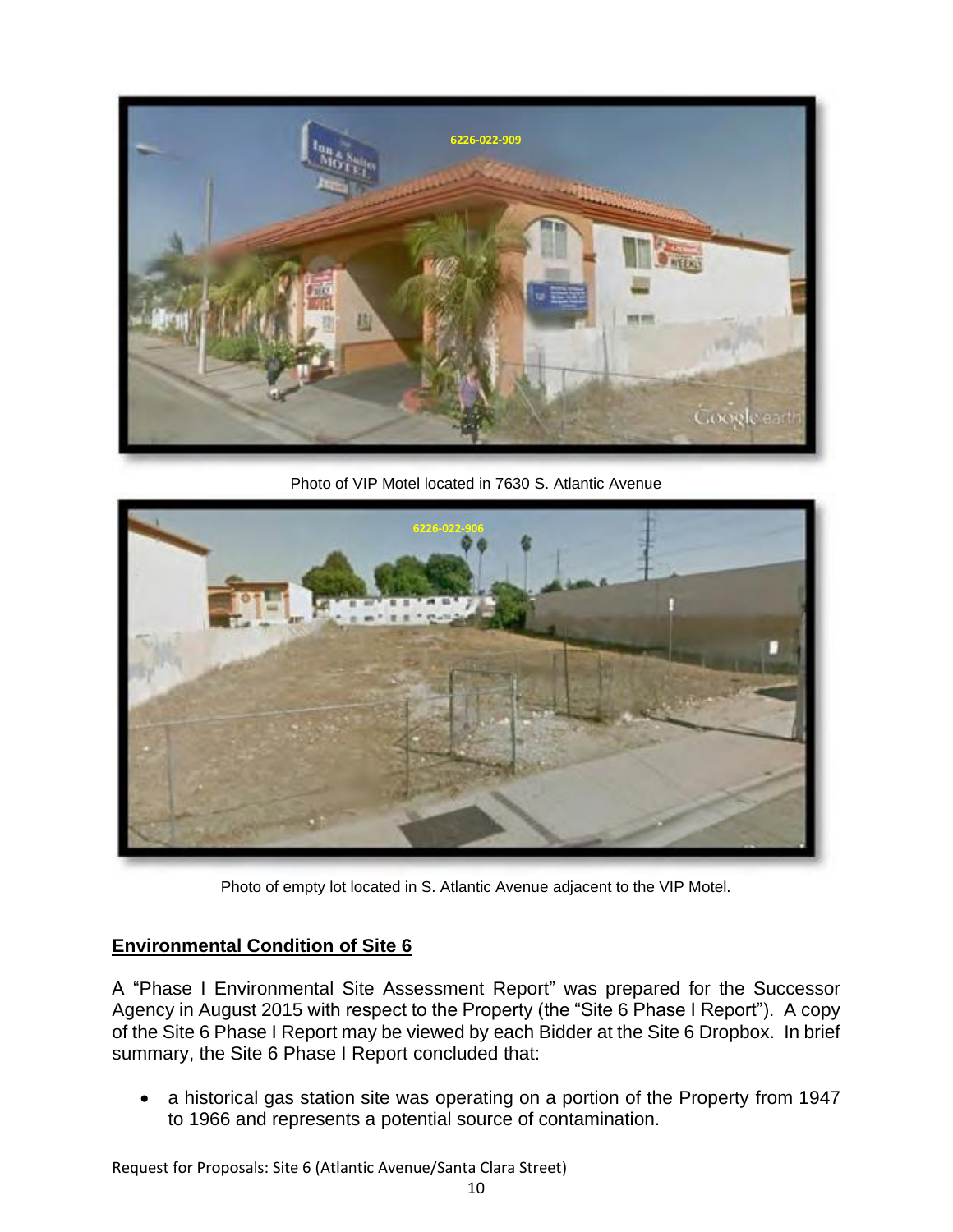• the Site 6 Phase I Report identifies a historic dry cleaner operation on a portion of the Property. Dry cleaners commonly used PCE, a highly volatile solvent.

For additional information about the environmental condition of the Property and the recommendations of the consultant who prepared the Site 6 Phase I Report regarding these conditions, each Bidder is referred to the Site 6 Phase I Report.

Neither the Successor Agency, the City of Cudahy in its capacity as the local entitlement jurisdiction for the development, use and operation of Site 6 or the Oversight Board make any representation or warranty to any Bidder about the accuracy or completeness of the information concerning Site 6 which is in the possession or known by these entities or their officers, employees or agents.

The information for Site 6 which is available for inspection on the Site 6 Dropbox including the Site 6 Phase I Report, if offered for general informational guidance only. Any use or reliance upon the information, assessments or conditions described in this RFP, the Site 6 Dropbox, including the Site 6 Phase I Report shall be at the sole liability of the Bidder. Each Bidder assumes the responsibility to undertake its own due diligence investigation concerning Site 6, both prior to the submission to any Proposal to the Successor Agency or after the time that such a Proposal may, at the sole and absolute discretion of the Successor Agency be accepted for further consideration and action.

## **SUBMITTAL REQUIREMENTS FOR A PROPOSAL BY ANY BIDDER FOR SITE 6**

The Proposal of each Bidder for Site 6 is sometimes referred to herein as a Bid and each Proposal or Bid delivered to the Successor Agency by a Bidder must include the following information:

- 1. *Description of Bidder Team.* A suitably detailed description of the Bidder, including the role of each organization and/or team member; as applicable. Brief resumes for each principal of the team, and a single point of contact information for the Bidder may be included.
- 2. *Proposed Purchase Price and Conditions to Purchase.* An indication of the proposed purchase price payable by the Bidder to the Successor Agency in cash for the Property at the time of satisfaction of all of the other terms and conditions of the Bidder for the purchase of the Property. The Proposal should include a suitably detailed description of each term and condition required by the Bidder for the completion of its purchase of Site 6.
- 3. *Proposed Scope of Bidder Due Diligence, and Acquisition Closing Terms.* A suitably detailed description of (i) the Bidder's proposed scope and timeline for the completion of its due diligence investigation of the Property, if any; (ii) the type of development entitlement, if any, which the Bidder may seek to obtain for the Property from the City of Cudahy in its land development regulatory capacity; and (iii) other Property acquisition closing terms required by the Bidder as a condition to the purchase the Property from the Successor Agency.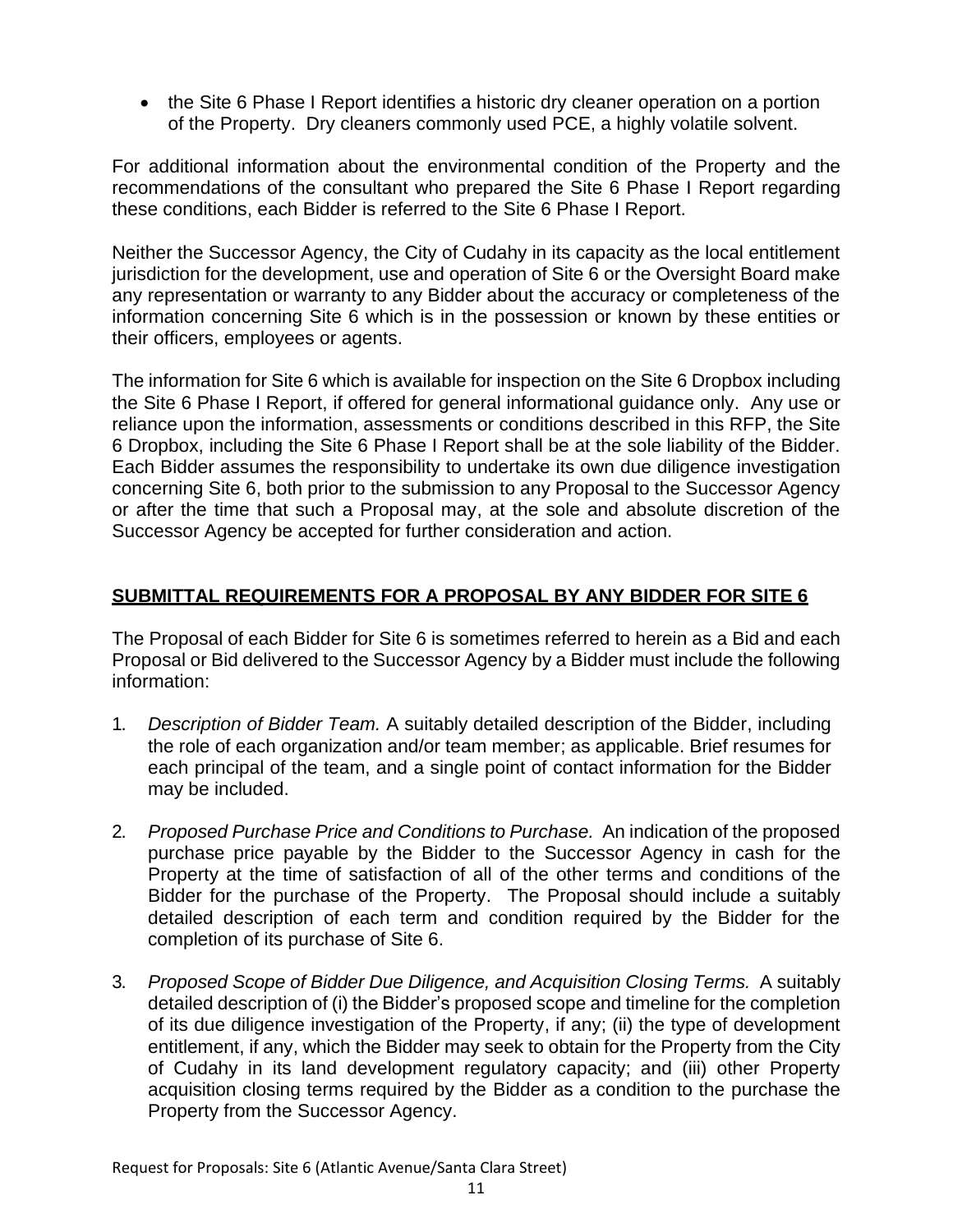- 4. *Experience.* A suitably detailed description of the land development experience of the Bidder including the development of mixed use urban commercial and residential projects on development sites comparable to the Property.
- 5. *Proposed Remediation Investigation Work for the Property*. This component should include a timeline and general description of the scope of Property remedial investigation work which the Bidder believes may be indicated for Site 6 following the execution of an "Exclusive Negotiation Agreement" or "Purchase and Sale Agreement" by the Bidder and the Successor Agency, as described below.
- 6. *Financial Qualifications.* The provision of clear evidence of financial resources of the Bidder to undertake the acquisition of the Property.
- 7. *Other Information.* Bidder may provide other descriptive material not to exceed five (5) pages in length, as the Bidder deems appropriate. No building elevations or site improvement plan concepts need to be submitted as part of the RFP in order for the RFP to receive consideration by the governing board of the Successor Agency.

In general, the Successor Agency does not believe that a Bid (exclusive of any financial information or development concept drawings) needs to exceed more than a total of twenty (20) pages of text.

## **SUCCESSOR AGENCY GOVERNING BOARD SELECTION PROCESS**

After the delivery date for the Successor Agency's receipt of Bids has occurred -- currently set for no later than 5:00 PM on Wednesday, September 30, 2020 -- the governing board of the Successor Agency will review each Bid as received. Such review of Bids by the governing board of the Successor Agency shall occur at duly noticed regular or special meetings of the Successor Agency. The determination of the Successor Agency to authorize the preparation of an Exclusive Negotiation Agreement or Purchase and Sale Agreement for the Proposal of a particular Bidder shall be publicly announced at such a regular or special meeting of the Successor Agency at which such direction is given to Successor Agency staff.

The governing board of the Successor Agency may in its sole discretion direct that one or more of its members confer with City staff regarding the review and evaluation of one or more Bids, for consideration by the governing board of the Successor Agency.

At the time of issuance of this RFP, the Successor Agency believes that its evaluation process for consideration of each Proposal which it may receive for Site 6, could require between two (2) and three (3) weeks of time to complete. However, each Bidder for Site 6 who has submitted a timely Proposal will be given written notice by email or other means at least twenty-four (24) hours in advance of any meeting of the Successor Agency at which the Proposal of such Bidder will be considered by the governing board of the Successor Agency.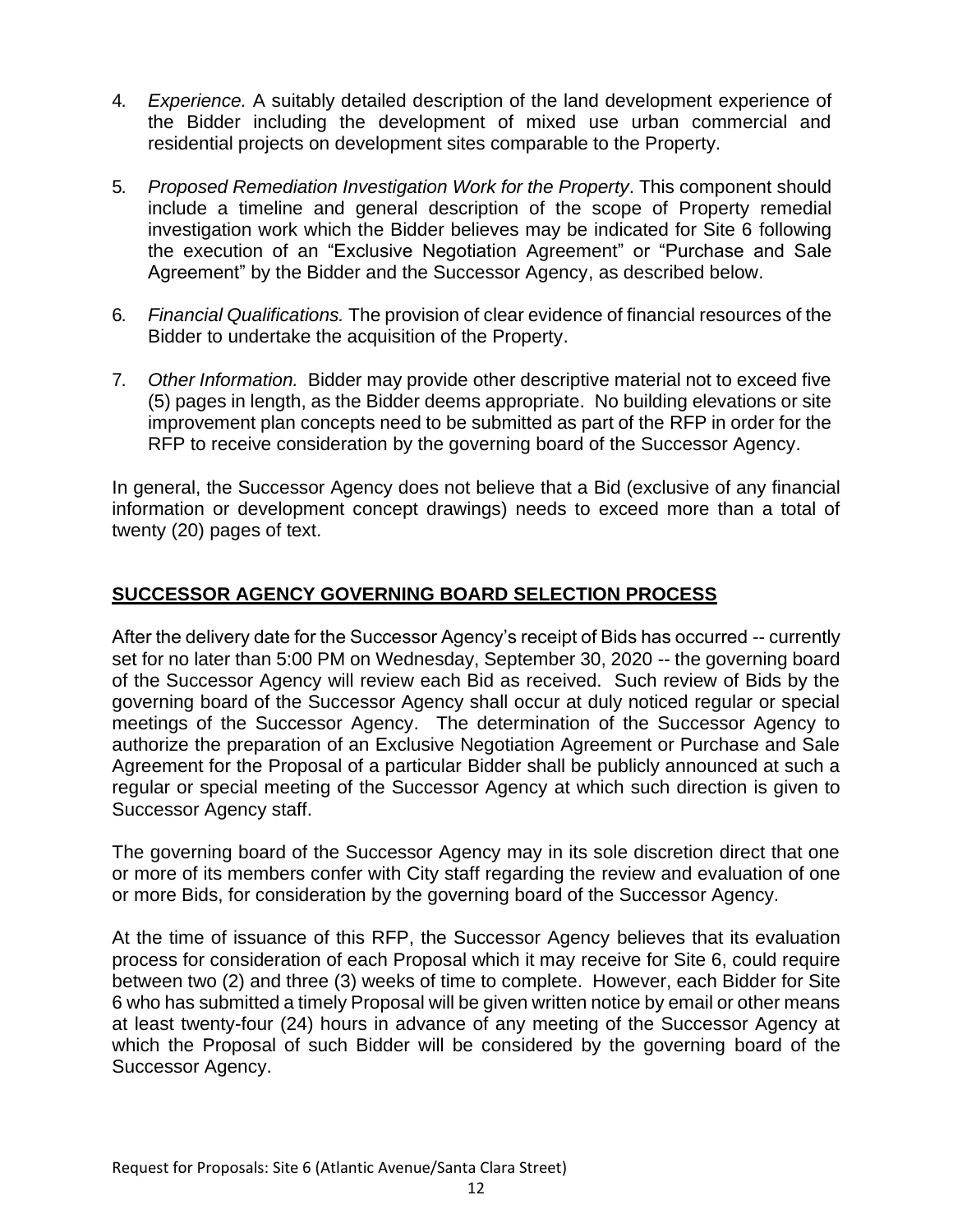## **SELECTION CRITERIA**

In its evaluation of Proposals, the Successor Agency will consider the responsiveness of each Proposal based upon the weight of the factors described below.

| Proposed<br>purchase price<br>for Site 6 | Proposed purchase price payable to the<br>Successor Agency in cash by the Bidder upon<br>satisfaction of the terms and conditions set forth<br>in the Bidder's Proposal.                                                                                                                                                | up to<br>50<br>points |
|------------------------------------------|-------------------------------------------------------------------------------------------------------------------------------------------------------------------------------------------------------------------------------------------------------------------------------------------------------------------------|-----------------------|
| Financial capacity                       | An indication of financial resources to perform<br>the due diligence described by the Bidder in its<br>Proposal.                                                                                                                                                                                                        | up to<br>15<br>points |
| <b>Bidder</b><br>experience              | The Bidder's previous experience related to the<br>acquisition and development of comparable<br>lands.                                                                                                                                                                                                                  | up to<br>15<br>points |
| Overall<br>presentation of<br>Proposal   | The overall quality of the presentation of the<br>Proposal in light of the goals of the Successor<br>Agency and the city's General Plan to realize<br>the highest feasible value from the sale of the<br>Property and the benefit to the community<br>associated with the disposition of the Property<br>to the Bidder. | up to<br>20<br>points |

The Successor Agency reserves its discretion to allocate points to each Proposal for the purpose of selecting a single Bidder to purchase Site 6 based upon an average of the points assigned to each Proposal by each member of the governing board in the sole and absolute discretion of each such member of the governing board. Please bear in mind that the members of the governing board of the Successor Agency reserve the discretion to reject any Proposal submitted to them by a Bidder for any reason and/or make no public announcement of the score assigned by the Successor Agency to any Proposal.

The final selection of the most responsive Bidder for Site 6 is the sole responsibility of the governing board of the Successor Agency; provided however, that each Bidder is advised that the Oversight Board reserves its separate discretion to approve or disapprove the final terms of the disposition of Site 6 to a Bidder designated by the Successor Agency in accordance with applicable redevelopment dissolution law.

As promptly as feasible, but in no case longer than five (5) business days following the designation of the successful Bidder for Site 6 by the governing board of the Successor Agency, as evidenced by the adoption of a motion or a resolution of the governing board of the Successor Agency, the successful Bidder and the Successor Agency shall jointly complete the preparation of an "Exclusive Negotiation Agreement" or a "Purchase and Sale Agreement," as applicable, for final ratification and approval by separate resolution of the governing board of the Successor Agency. The City of Cudahy shall not be a party to either an Exclusive Negotiation Agreement or a Purchase and Sale Agreement.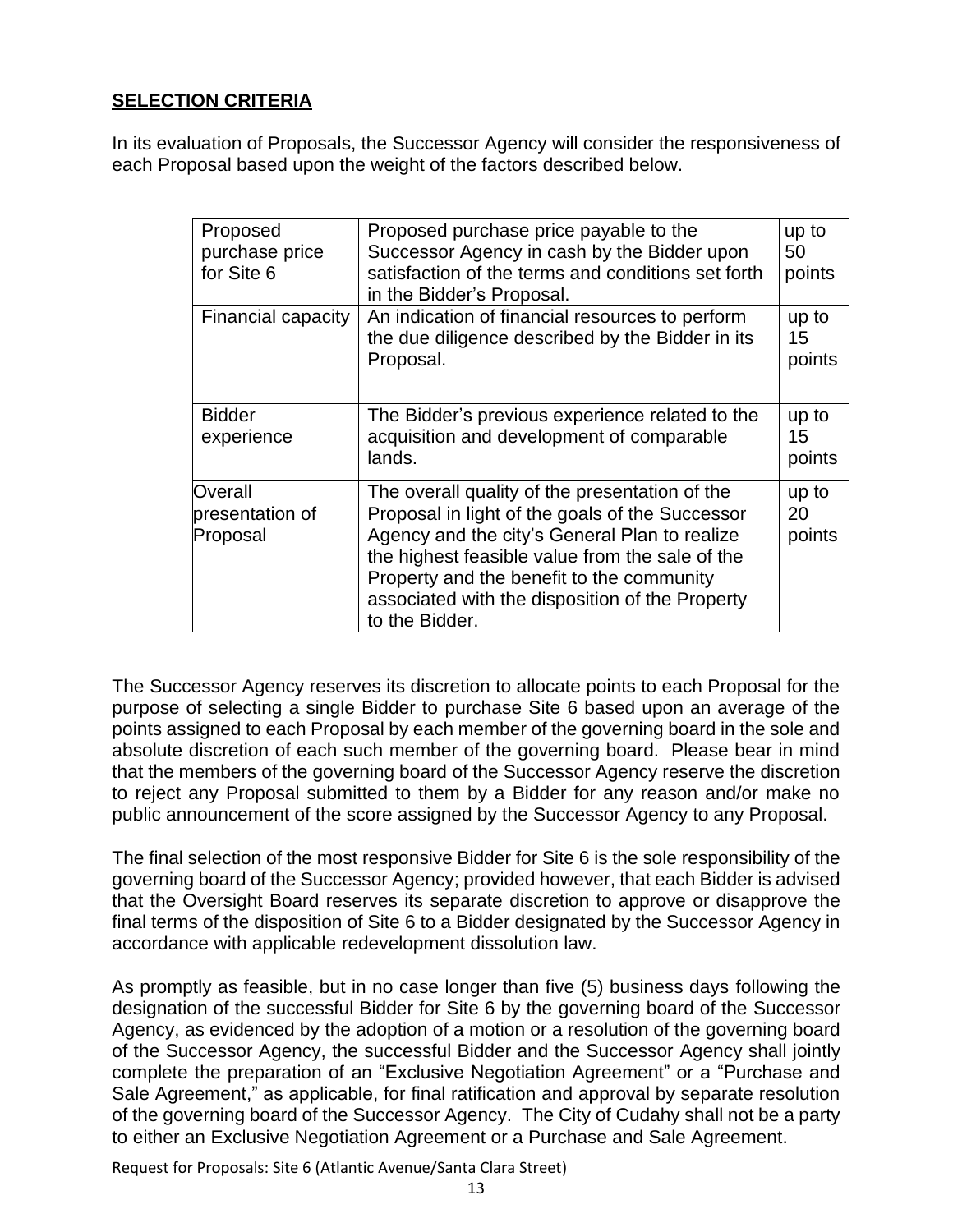The execution of the Exclusive Negotiation Agreement or a Purchase and Sale Agreement by and between the Successor Agency and the successful Bidder shall confer no legal interest in the Property on the Bidder and does not limit the independent regulatory power of the City of Cudahy to approve or disapprove or conditionally approve any particular development entitlement for the Property which the Bidder may seek to obtain as a condition to the completion of its purchase of the Property. An Exclusive Negotiation Agreement may set forth the framework for the mutual negotiation and approval by the successful Bidder and the Successor Agency of the specific terms of a potential purchase and sale agreement, by and between the successful Bidder and the Successor Agency for Site 6. The general form of such an Exclusive Negotiation Agreement may be inspected by each Bidder prior to the submission of its Proposal to the Successor Agency at the Site 6 Dropbox.

In the alternative, a Bidder may propose to execute a Purchase and Sale Agreement for the purchase of Site 6, and if so, a draft of the proposed form of such a Purchase and Sale Agreement shall be included in the Bidder's Proposal.

In the event that the Bidder and the Successor Agency may fail for any reason to jointly execute an Exclusive Negotiation Agreement within five (5) business days or in the alternative a Purchase and Sale Agreement within ten (10) calendar days following the adoption by the governing board of the Successor Agency motion or resolution designating the successful Bidder for any reason, the Successor Agency may thereafter make other arrangements to dispose of the Property to another person or entity, including another Bidder, in the sole and absolute discretion of the governing board of the Successor Agency.

Please submit all questions as relate to this RFP for Site 6 in writing to Mr. Sal Lopez, Cudahy Community Development Director, at [RFPinfo@cityofcudahyca.gov.](mailto:RFPinfo@cityofcudahyca.gov) An answer to each question submitted to Mr. Lopez by email will be posted to the Site 6 Dropbox as promptly as feasible; provided however that the Successor Agency shall not respond to any question from a Bidder submitted later than five (5) calendar days before the scheduled return date for all Proposals for Site 6. Bidders are advised that all Successor Agency and City staff have been informed to refer Bidders with questions concerning the RFP process to Mr. Sal Lopez.

#### **All RFPs must be submitted to the Successor Agency by means of electronic delivery to the Site 6 Dropbox by no later than 5:00 PM on September 30, 2020.**

All RFPs must be submitted to the Site 6 Dropbox as one (1) combined PDF file.

#### **NOTICE: NO PROPOSAL FOR SITE 6 WILL BE ACCEPTED BY THE SUCCESSOR AGENCY AFTER THE DATE AND TIME INDICATED ABOVE, OR BY THE DATE AND TIME AS MAY BE MODIFIED BY A SUPPLEMENTAL NOTICE OF THE SUCCESSOR AGENCY AS POSTED TO THE SITE 6 DROPBOX.**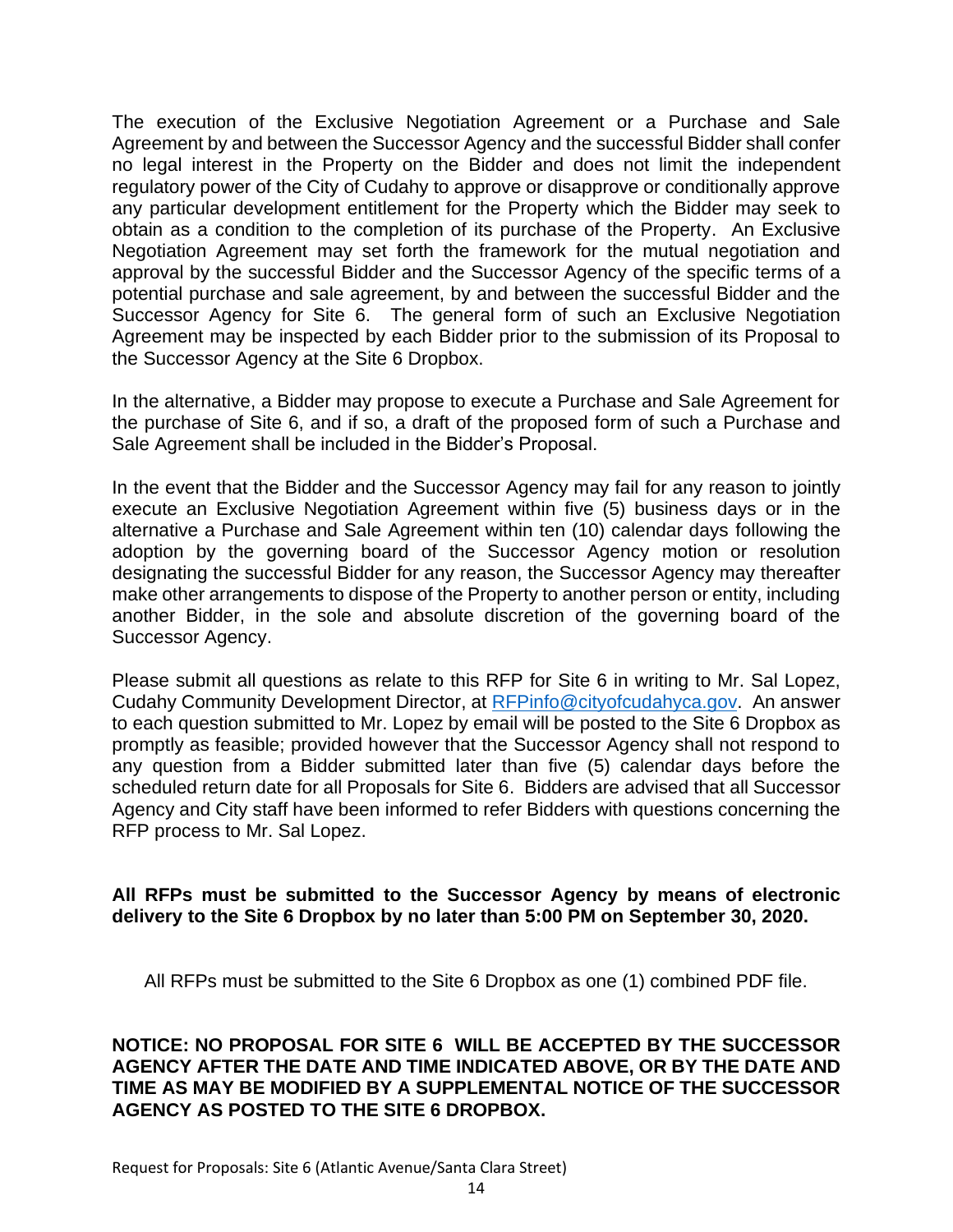#### **GENERAL CONDITIONS**

Issuance of this RFP does not obligate the Successor Agency to complete the RFP process as described above or to select a Bidder for the entry into an Exclusive Negotiation Agreement or a Purchase and Sale Agreement for the Property, nor shall the Successor Agency, or the City of Cudahy or the County Oversight Board be liable for any cost incurred by the Bidder in the preparation and submittal of a Proposal to the Successor Agency.

An incomplete Proposal that does not conform to the requirements specified herein may not be given further considered by the Successor Agency. The act of submitting an RFP to the Successor Agency in response to this RFP for Site 6 is a covenant and warranty by the Bidder that it has read the Site 6 Proposal and understands all the requirements and conditions related to the delivery of its Proposal to the Site 6 Dropbox.

The Successor Agency reserves the right in its sole discretion to:

- modify or cancel the selection process for Bidders or modify the schedule of this RFP at any time;
- waive minor irregularities in the responsiveness of one or more Proposals to the RFP;
- reject all Proposals or Bids after delivery to the Successor Agency, and to seek new responses by other means acceptable to the Successor Agency when it is in the best interest of the Successor Agency to do so;
- seek clarification or additional information from any Bidder after the return date for Proposals as the Successor Agency deems appropriate during the course of its evaluation of any RFP for Site 6.

Subject to the availability of City or Successor Agency staff to accompany one or more Bidders for an escorted on-site inspection of Site 6, each Bidder may schedule with Mr. Lopez, the conduct of a limited on-site inspection of the Property prior to the last day for the submission of questions by Bidders to the Successor Agency. Any such escorted onsite inspection of the Property shall be conducted at the sole cost and expense of the Bidder. Any such escorted on-site inspection of the Property may be further conditioned upon the execution by the Bidder of a license agreement authorizing limited entry in a form approved by the Successor Agency.

All correspondence and data submitted by each Bidder to the Successor Agency shall be deemed to be a public record of the Successor Agency subject to the provisions of the next two (2) sentences. The Successor Agency shall exercise best efforts to maintain the confidentiality of financial statements of the Bidder provided such information is separately labeled as "CONFIDENTIAL BUSINESS RECORD [INSERT NAME OF BIDDER]." The Successor Agency shall not release or make available for inspection as a public record the text of any RFP which the Successor Agency may receive for Site 6 under this RFP until seventy-two (72) hours prior to the time when the Successor Agency has scheduled the consideration of the approval of the Exclusive Negotiation Agreement or Purchase and Sale Agreement with the successful Bidder for Site 6 at a public meeting of the governing board of the Successor Agency.